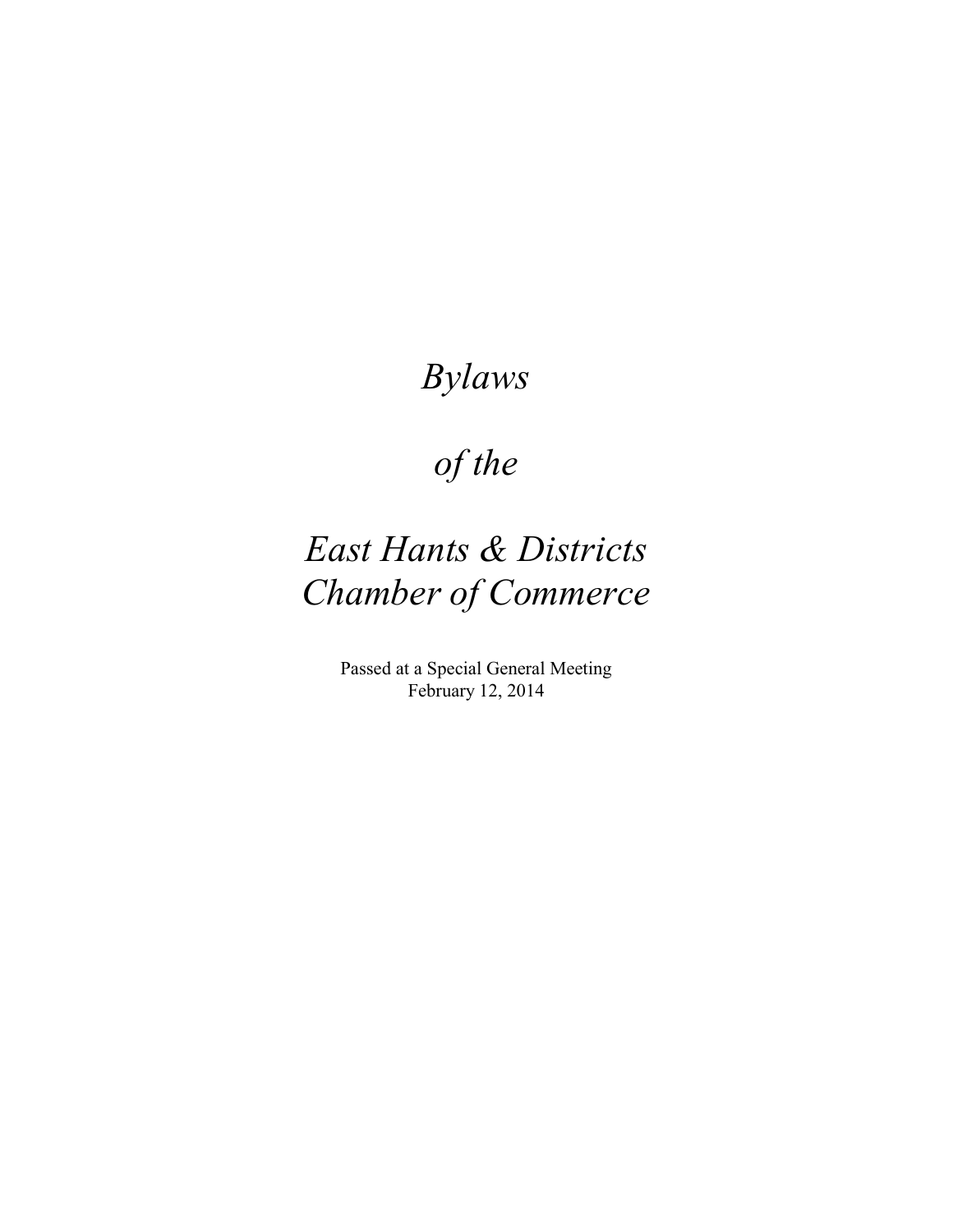#### T ABLE OF CONTENT S

| 1. Name<br>Page 1<br>Membership<br>Page 1<br>2. Eligibility<br>Page 1<br>3. Objects<br>Page 1<br>4. Admission<br>Page 1<br>5. Membership Fees & Categories<br>Page 1<br>6. Termination of Membership<br>Page 1<br>7. Appeal of Expulsion<br>Page 1<br><b>Board of Directors</b><br>Page 2<br>8. Composition of Board of Directors<br>Page 2<br>9. Power<br>Page 2<br>$10.$ Duty<br>Page 2<br>11. Accountability<br>Page 2<br>12. Regular Board Meetings<br>Page 2<br>13. Additional Board Meetings<br>Page 2<br>14. Quorum<br>Page 2<br>15. Minutes<br>Page 2<br>16. Unpaid Positions<br>Page 3<br>17. Removal from Board - Automatic<br>Page 3<br>18. Removal from Board - On Motion<br>Page 3<br>19. Vacant Seat<br>Page 3<br>20. Public Office<br>Page 3<br><b>Executive</b><br>Page 4<br>21. Composition<br>Page 4<br>22. Role of the Executive<br>Page 4<br>23. Maximum Term<br>Page 4<br>24. President's Role<br>Page 4<br>25. Vice-President's Role<br>Page 5<br>26. Second Vice-President's Role<br>Page 5<br>27. Treasurer's Role<br>Page 5<br>28. Secretary's Role<br>Page 5<br>29. Past - President's Role<br>Page 6<br>30. Signing Officers<br>Page 6<br><b>Directors</b><br>Page 6<br>31. Duties<br>Page 6<br>32. Eligibility<br>Page 6<br>33. Term of Director-at-Large<br>Page 6<br>34. Four Year Maximum<br>Page 6<br>35. Re-Election<br>Page 7<br>36. Committees<br>Page 7 | <b>Introduction</b> | Page 1 |
|---------------------------------------------------------------------------------------------------------------------------------------------------------------------------------------------------------------------------------------------------------------------------------------------------------------------------------------------------------------------------------------------------------------------------------------------------------------------------------------------------------------------------------------------------------------------------------------------------------------------------------------------------------------------------------------------------------------------------------------------------------------------------------------------------------------------------------------------------------------------------------------------------------------------------------------------------------------------------------------------------------------------------------------------------------------------------------------------------------------------------------------------------------------------------------------------------------------------------------------------------------------------------------------------------------------------------------------------------------------------------------------------|---------------------|--------|
|                                                                                                                                                                                                                                                                                                                                                                                                                                                                                                                                                                                                                                                                                                                                                                                                                                                                                                                                                                                                                                                                                                                                                                                                                                                                                                                                                                                             |                     |        |
|                                                                                                                                                                                                                                                                                                                                                                                                                                                                                                                                                                                                                                                                                                                                                                                                                                                                                                                                                                                                                                                                                                                                                                                                                                                                                                                                                                                             |                     |        |
|                                                                                                                                                                                                                                                                                                                                                                                                                                                                                                                                                                                                                                                                                                                                                                                                                                                                                                                                                                                                                                                                                                                                                                                                                                                                                                                                                                                             |                     |        |
|                                                                                                                                                                                                                                                                                                                                                                                                                                                                                                                                                                                                                                                                                                                                                                                                                                                                                                                                                                                                                                                                                                                                                                                                                                                                                                                                                                                             |                     |        |
|                                                                                                                                                                                                                                                                                                                                                                                                                                                                                                                                                                                                                                                                                                                                                                                                                                                                                                                                                                                                                                                                                                                                                                                                                                                                                                                                                                                             |                     |        |
|                                                                                                                                                                                                                                                                                                                                                                                                                                                                                                                                                                                                                                                                                                                                                                                                                                                                                                                                                                                                                                                                                                                                                                                                                                                                                                                                                                                             |                     |        |
|                                                                                                                                                                                                                                                                                                                                                                                                                                                                                                                                                                                                                                                                                                                                                                                                                                                                                                                                                                                                                                                                                                                                                                                                                                                                                                                                                                                             |                     |        |
|                                                                                                                                                                                                                                                                                                                                                                                                                                                                                                                                                                                                                                                                                                                                                                                                                                                                                                                                                                                                                                                                                                                                                                                                                                                                                                                                                                                             |                     |        |
|                                                                                                                                                                                                                                                                                                                                                                                                                                                                                                                                                                                                                                                                                                                                                                                                                                                                                                                                                                                                                                                                                                                                                                                                                                                                                                                                                                                             |                     |        |
|                                                                                                                                                                                                                                                                                                                                                                                                                                                                                                                                                                                                                                                                                                                                                                                                                                                                                                                                                                                                                                                                                                                                                                                                                                                                                                                                                                                             |                     |        |
|                                                                                                                                                                                                                                                                                                                                                                                                                                                                                                                                                                                                                                                                                                                                                                                                                                                                                                                                                                                                                                                                                                                                                                                                                                                                                                                                                                                             |                     |        |
|                                                                                                                                                                                                                                                                                                                                                                                                                                                                                                                                                                                                                                                                                                                                                                                                                                                                                                                                                                                                                                                                                                                                                                                                                                                                                                                                                                                             |                     |        |
|                                                                                                                                                                                                                                                                                                                                                                                                                                                                                                                                                                                                                                                                                                                                                                                                                                                                                                                                                                                                                                                                                                                                                                                                                                                                                                                                                                                             |                     |        |
|                                                                                                                                                                                                                                                                                                                                                                                                                                                                                                                                                                                                                                                                                                                                                                                                                                                                                                                                                                                                                                                                                                                                                                                                                                                                                                                                                                                             |                     |        |
|                                                                                                                                                                                                                                                                                                                                                                                                                                                                                                                                                                                                                                                                                                                                                                                                                                                                                                                                                                                                                                                                                                                                                                                                                                                                                                                                                                                             |                     |        |
|                                                                                                                                                                                                                                                                                                                                                                                                                                                                                                                                                                                                                                                                                                                                                                                                                                                                                                                                                                                                                                                                                                                                                                                                                                                                                                                                                                                             |                     |        |
|                                                                                                                                                                                                                                                                                                                                                                                                                                                                                                                                                                                                                                                                                                                                                                                                                                                                                                                                                                                                                                                                                                                                                                                                                                                                                                                                                                                             |                     |        |
|                                                                                                                                                                                                                                                                                                                                                                                                                                                                                                                                                                                                                                                                                                                                                                                                                                                                                                                                                                                                                                                                                                                                                                                                                                                                                                                                                                                             |                     |        |
|                                                                                                                                                                                                                                                                                                                                                                                                                                                                                                                                                                                                                                                                                                                                                                                                                                                                                                                                                                                                                                                                                                                                                                                                                                                                                                                                                                                             |                     |        |
|                                                                                                                                                                                                                                                                                                                                                                                                                                                                                                                                                                                                                                                                                                                                                                                                                                                                                                                                                                                                                                                                                                                                                                                                                                                                                                                                                                                             |                     |        |
|                                                                                                                                                                                                                                                                                                                                                                                                                                                                                                                                                                                                                                                                                                                                                                                                                                                                                                                                                                                                                                                                                                                                                                                                                                                                                                                                                                                             |                     |        |
|                                                                                                                                                                                                                                                                                                                                                                                                                                                                                                                                                                                                                                                                                                                                                                                                                                                                                                                                                                                                                                                                                                                                                                                                                                                                                                                                                                                             |                     |        |
|                                                                                                                                                                                                                                                                                                                                                                                                                                                                                                                                                                                                                                                                                                                                                                                                                                                                                                                                                                                                                                                                                                                                                                                                                                                                                                                                                                                             |                     |        |
|                                                                                                                                                                                                                                                                                                                                                                                                                                                                                                                                                                                                                                                                                                                                                                                                                                                                                                                                                                                                                                                                                                                                                                                                                                                                                                                                                                                             |                     |        |
|                                                                                                                                                                                                                                                                                                                                                                                                                                                                                                                                                                                                                                                                                                                                                                                                                                                                                                                                                                                                                                                                                                                                                                                                                                                                                                                                                                                             |                     |        |
|                                                                                                                                                                                                                                                                                                                                                                                                                                                                                                                                                                                                                                                                                                                                                                                                                                                                                                                                                                                                                                                                                                                                                                                                                                                                                                                                                                                             |                     |        |
|                                                                                                                                                                                                                                                                                                                                                                                                                                                                                                                                                                                                                                                                                                                                                                                                                                                                                                                                                                                                                                                                                                                                                                                                                                                                                                                                                                                             |                     |        |
|                                                                                                                                                                                                                                                                                                                                                                                                                                                                                                                                                                                                                                                                                                                                                                                                                                                                                                                                                                                                                                                                                                                                                                                                                                                                                                                                                                                             |                     |        |
|                                                                                                                                                                                                                                                                                                                                                                                                                                                                                                                                                                                                                                                                                                                                                                                                                                                                                                                                                                                                                                                                                                                                                                                                                                                                                                                                                                                             |                     |        |
|                                                                                                                                                                                                                                                                                                                                                                                                                                                                                                                                                                                                                                                                                                                                                                                                                                                                                                                                                                                                                                                                                                                                                                                                                                                                                                                                                                                             |                     |        |
|                                                                                                                                                                                                                                                                                                                                                                                                                                                                                                                                                                                                                                                                                                                                                                                                                                                                                                                                                                                                                                                                                                                                                                                                                                                                                                                                                                                             |                     |        |
|                                                                                                                                                                                                                                                                                                                                                                                                                                                                                                                                                                                                                                                                                                                                                                                                                                                                                                                                                                                                                                                                                                                                                                                                                                                                                                                                                                                             |                     |        |
|                                                                                                                                                                                                                                                                                                                                                                                                                                                                                                                                                                                                                                                                                                                                                                                                                                                                                                                                                                                                                                                                                                                                                                                                                                                                                                                                                                                             |                     |        |
|                                                                                                                                                                                                                                                                                                                                                                                                                                                                                                                                                                                                                                                                                                                                                                                                                                                                                                                                                                                                                                                                                                                                                                                                                                                                                                                                                                                             |                     |        |
|                                                                                                                                                                                                                                                                                                                                                                                                                                                                                                                                                                                                                                                                                                                                                                                                                                                                                                                                                                                                                                                                                                                                                                                                                                                                                                                                                                                             |                     |        |
|                                                                                                                                                                                                                                                                                                                                                                                                                                                                                                                                                                                                                                                                                                                                                                                                                                                                                                                                                                                                                                                                                                                                                                                                                                                                                                                                                                                             |                     |        |
|                                                                                                                                                                                                                                                                                                                                                                                                                                                                                                                                                                                                                                                                                                                                                                                                                                                                                                                                                                                                                                                                                                                                                                                                                                                                                                                                                                                             |                     |        |
|                                                                                                                                                                                                                                                                                                                                                                                                                                                                                                                                                                                                                                                                                                                                                                                                                                                                                                                                                                                                                                                                                                                                                                                                                                                                                                                                                                                             |                     |        |
|                                                                                                                                                                                                                                                                                                                                                                                                                                                                                                                                                                                                                                                                                                                                                                                                                                                                                                                                                                                                                                                                                                                                                                                                                                                                                                                                                                                             |                     |        |
|                                                                                                                                                                                                                                                                                                                                                                                                                                                                                                                                                                                                                                                                                                                                                                                                                                                                                                                                                                                                                                                                                                                                                                                                                                                                                                                                                                                             |                     |        |
|                                                                                                                                                                                                                                                                                                                                                                                                                                                                                                                                                                                                                                                                                                                                                                                                                                                                                                                                                                                                                                                                                                                                                                                                                                                                                                                                                                                             |                     |        |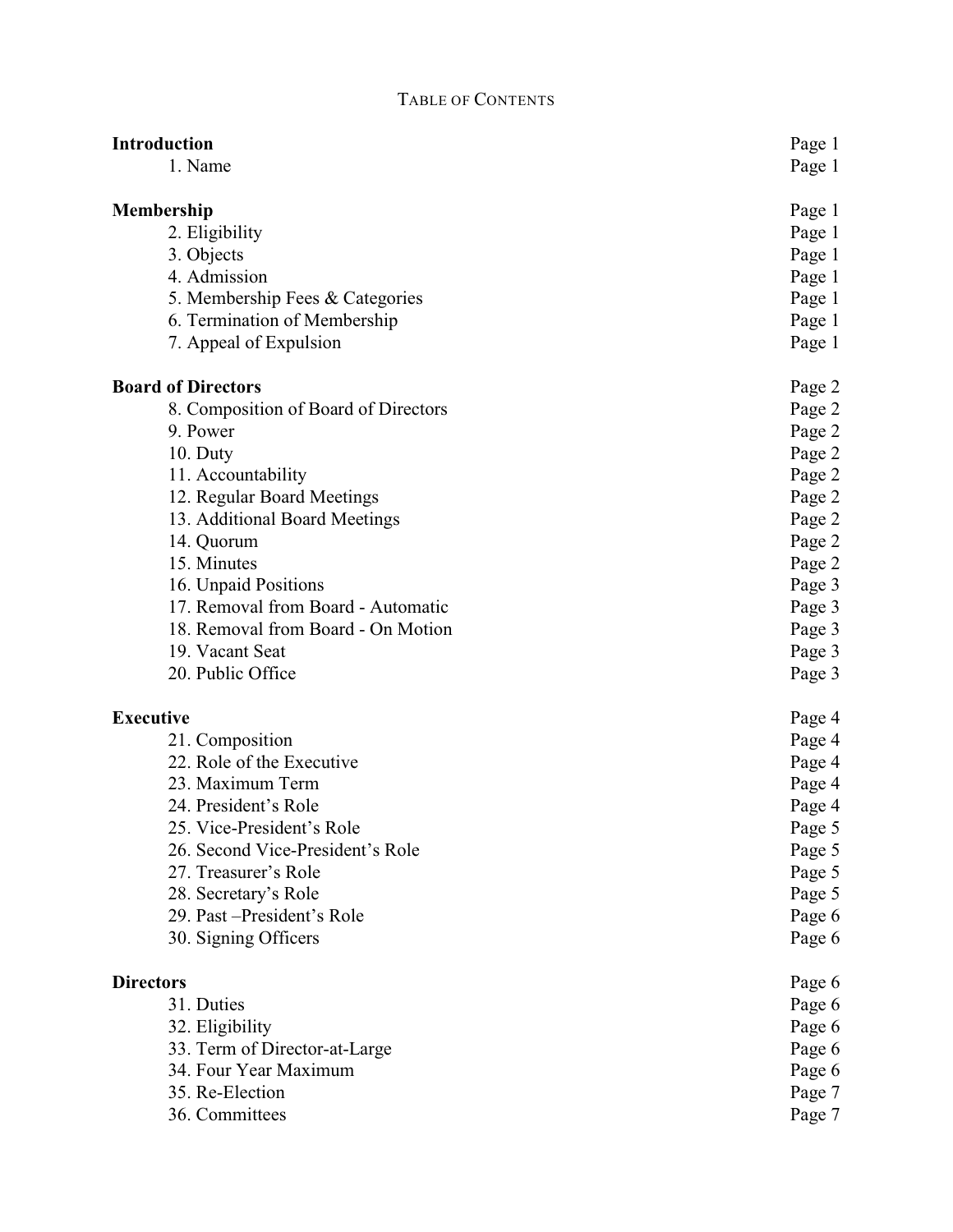| <b>Membership Meetings</b>                | Page 7  |
|-------------------------------------------|---------|
| 37. Meaning of 'General Meeting'          | Page 7  |
| 38. Special General Meeting               | Page 7  |
| 39. Special Resolution                    | Page 7  |
| 40. AGM                                   | Page 7  |
| 41. General Meetings other than the AGM   | Page 7  |
| 42. Notice of a General Meeting           | Page 8  |
| 43. Lack of Notice                        | Page 8  |
| 44. Quorum                                | Page 8  |
| 45. Temporary Chair                       | Page 8  |
| 46. Vote of Member                        | Page 8  |
| 47. Proxy Votes                           | Page 8  |
| <b>Nominations</b>                        | Page 8  |
| 48. Nominating Committee                  | Page 8  |
| 49. Recommendations                       | Page 8  |
| 50. Proposal to Members                   | Page 9  |
| 51. Nominations from General Membership   | Page 9  |
| 52. Elections                             | Page 9  |
| 53. Rules for Elections                   | Page 9  |
| 54. Affirmation                           | Page 9  |
| <b>Bylaws &amp; Procedures</b>            | Page 9  |
| 55. Binding                               | Page 9  |
| 56. Fiscal Year                           | Page 9  |
| 57. Financial Reviews and Audits          | Page 9  |
| 58. Seal                                  | Page 10 |
| 59. Rules of Order                        | Page 10 |
| 60. EHCC Books                            | Page 10 |
| 61. Dissolution                           | Page 10 |
| 62. Meanings                              | Page 10 |
| 63. Transition                            | Page 10 |
| 64. Transition of Director-at-Large Terms | Page 10 |
|                                           |         |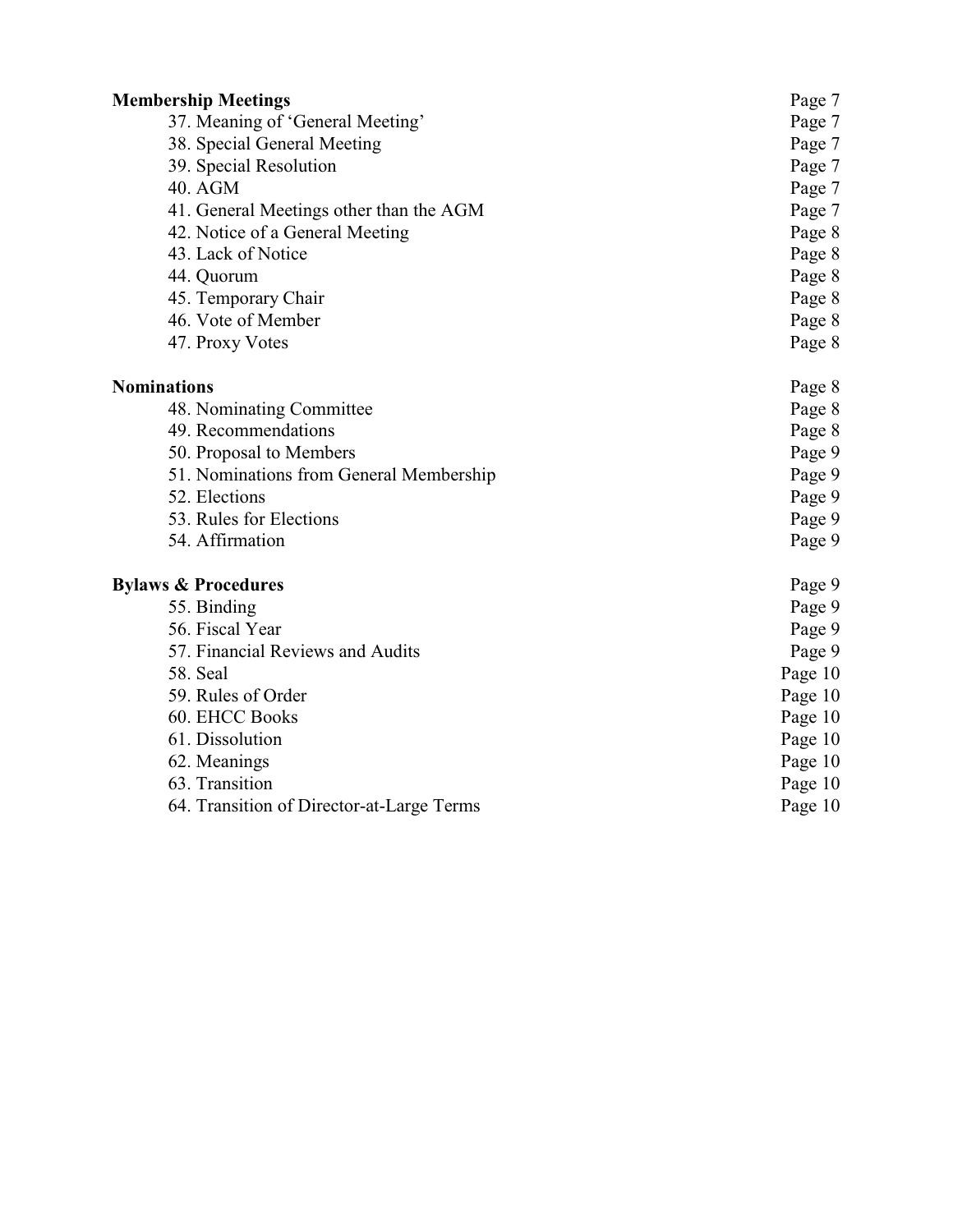# BYLAWS OF THE EAST HANTS & DISTRICTS CHAMBER OF COMMERCE

#### **INTRODUCTION**

#### **Name**

1. The name of this organization is the East Hants & Districts Chamber of Commerce ("EHCC").

#### **MEMBERSHIP**

#### **Eligibility**

2. Any person that is directly or indirectly engaged or interested in trade, commerce or the economic and social welfare of the East Hants & Districts and the surrounding area is eligible for EHCC membership. "Person" includes a sole proprietorship, association, corporation, partnership, society or individual. An individual must be at least 16 years old.

#### **Objects**

3. All EHCC members must subscribe to the values, objects and mission of the EHCC, as set out in the EHCC strategic plan or policy, as applicable.

#### **Admission**

- 4. Any eligible person will be admitted to the EHCC if that person
	- a. applies to the EHCC and
	- b. upholds the values, objects and mission of the EHCC and
	- c. pays applicable membership dues

#### **Membership Fees** & **Categories**

5. The Board will set the annual membership fees. The Board may designate membership categories by policy. Fees may vary for different membership categories. If a member does not pay their membership fee within 1 month of joining the EHCC, or if an existing member does not pay their membership fees within 3 months of the due date, the membership will be revoked.

#### **Termination of Membership**

6. An EHCC member may be expelled by a two-thirds vote of the Board members present at a Board meeting. Quorum for that meeting is eight. Two weeks notice, by regular means, of the motion must be given to both the Board members and the EHCC member in question.

#### **Appeal of Expulsion**

7. An expelled person may appeal the Board's decision at a special general meeting called for that purpose. Of the EHCC members present at that special general meeting, either in person or if applicable by proxy, a majority vote (50% plus one) is required to reinstate the expelled member.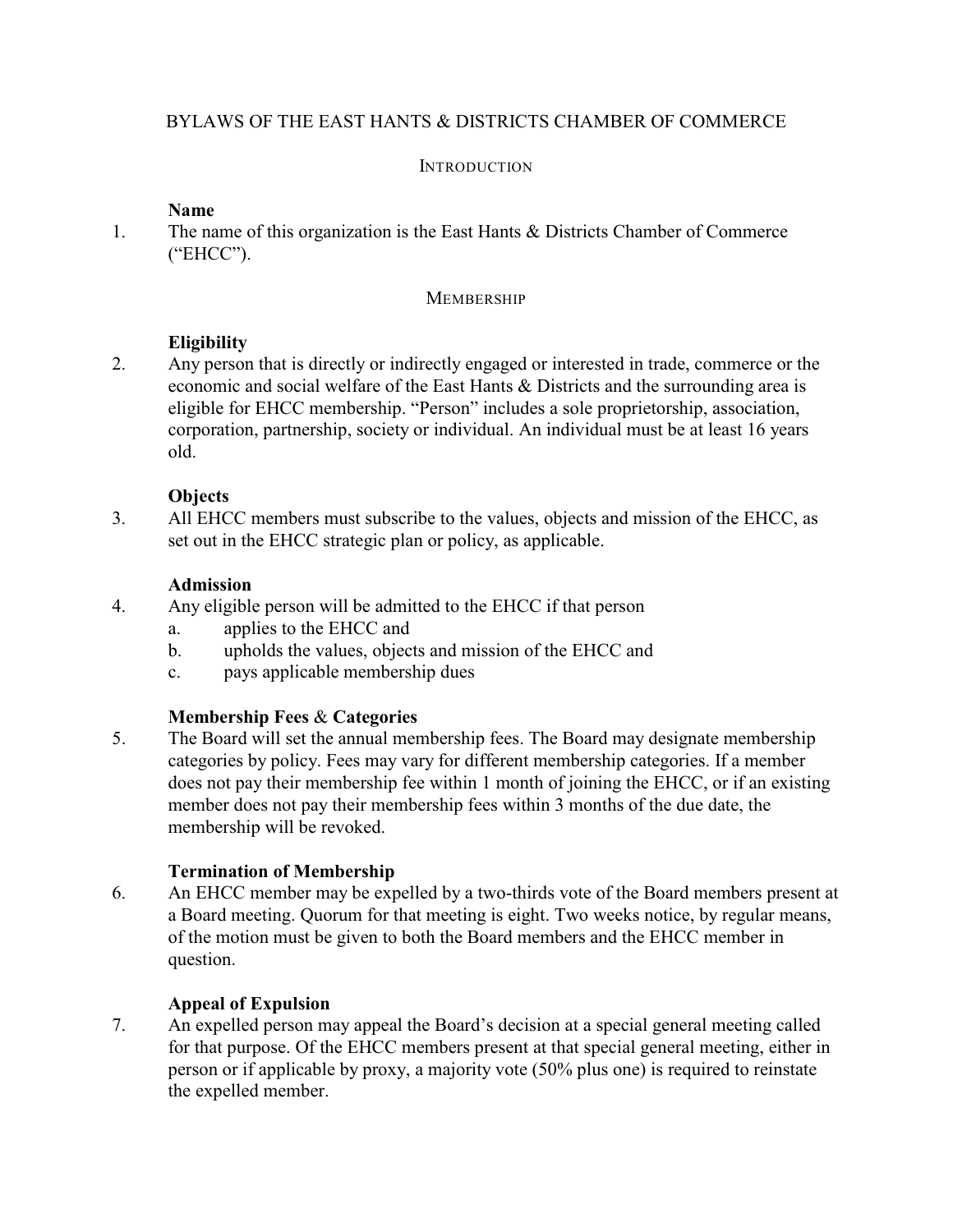#### BOARD OF DIRECTORS

#### **Composition of Board of Directors**

- 8. The Board of Directors (also called *the Board)* consists of
	- a. the Executive, as set out below
	- b. up to eight (8) Directors-at-Large elected from the membership
	- c. a Municipal Liaison for the Municipality of East Hants: The municipality may recommend the appointment of a Municipal Liaison (typically a councillor or senior employee), subject to Board approval. The Municipal Liaison is an *ex officio* position that is non-voting.

#### **Power**

9. The Board of Directors has the general power of administration for the EHCC, including borrowing. The Board is responsible for conducting the business, discipline and management of the EHCC and its affairs. It may make or authorize representations to and communicate with government, commissions, committees and other organizations.

#### **Duty**

- 10. The Board of Directors has the duty to
	- a. manage EHCC affairs between Annual General Meetings
	- b. ensure Board activities follow the by-laws
	- c. supervise staff, establish policies and provide guidance

#### **Accountability**

11. The Board of Directors is accountable to the EHCC membership.

#### **Regular Board Meetings**

12. The Board shall meet regularly (generally on a monthly basis) to carry on the EHCC business. These regular meetings are open to all EHCC members. Any member may attend, but may not take part unless asked to do so by the Chair.

#### **Additional Board Meetings**

- 13. Additional Board meetings will be called at the
	- a. President's discretion, or
	- b. request of three (3) or more Board members

#### **Quorum**

14. Quorum for a Board meeting is at least five (5) Board members, including at least one of the Executive but not including the Municipal Liaison. A majority of that quorum may do all things in the Board's power.

#### **Minutes**

15. The Secretary or someone delegated by the Secretary will take minutes at all Board meetings. A complete record of all minutes must be kept together at the EHCC office. The minutes shall be signed by the person who presided at the meeting at which they are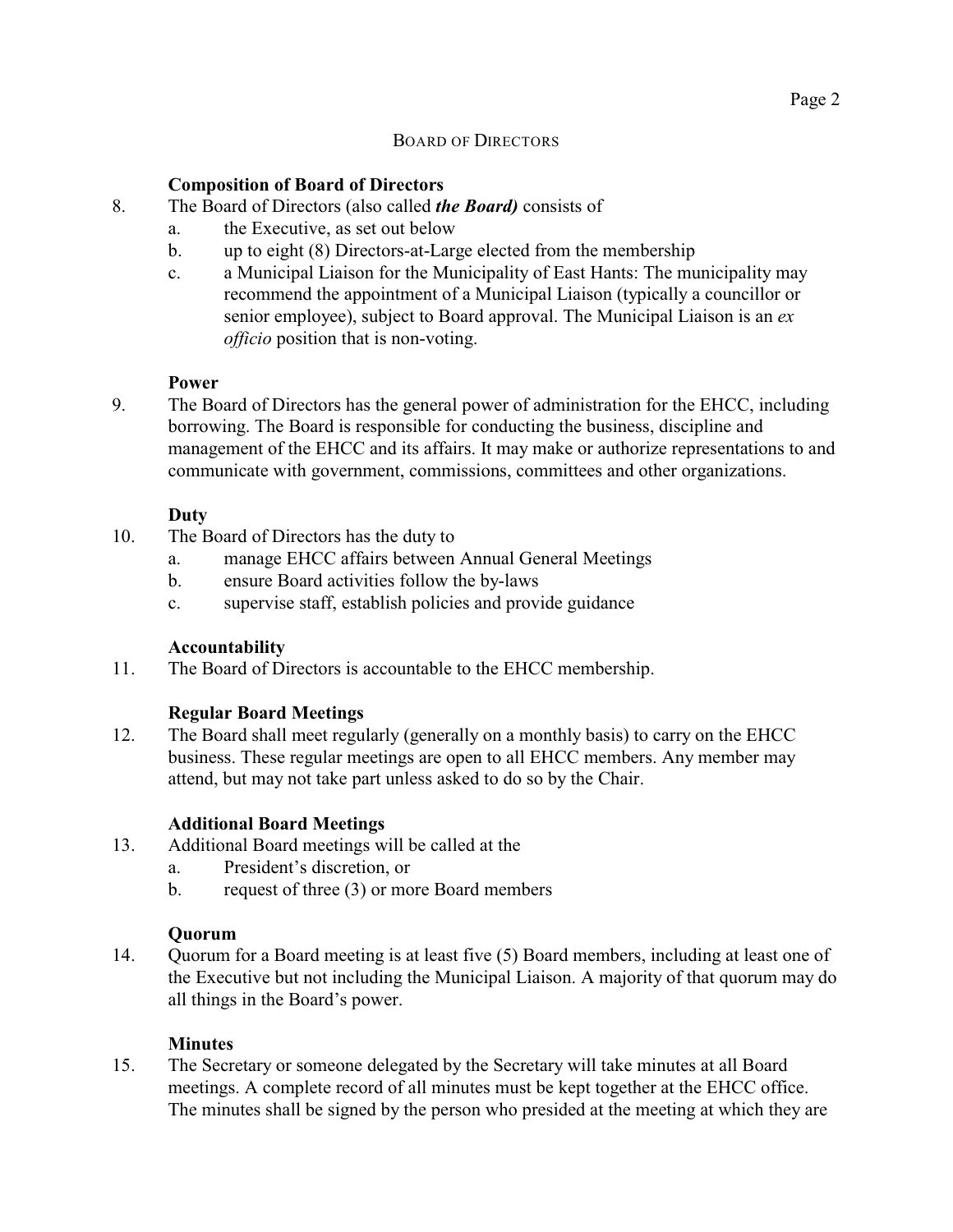adopted, or, on the President's direction, the Office Manager or Secretary may sign the minutes.

# **Unpaid Positions**

16. No Board member will receive direct remuneration for services rendered as a Board member. Reasonable expenses may be paid, and the Board may set a policy for reimbursement of reasonable expenses for EHCC work.

# **Removal from Board - Automatic**

- 17. A Board member shall be removed from their position on the Board automatically if that Board member:
	- a. ceases to be an EHCC member, or
	- b. ceases to work for an EHCC member and within 30 days does not become an EHCC member or go to work for another EHCC member, or
	- c. is absent from three consecutive regular Board meetings or 40% of the regular Board meeting in a calendar year, unless the absences are approved by motion of the Board for reasons of illness, family tragedy, or another reason acceptable to the Board. The motion may be retroactive.

# **Removal from Board - On Motion**

- 18. A Board member may be removed from their position on the Board, if the Board has reasonable grounds to believe that the Board member is not of good character and for that reason is unable to promote the objects of the EHCC. The requirements for such a motion are:
	- a. It may be made at a regular Board meeting or a meeting for that purpose only.
	- b. All Board members must be given, in the regular way, at least one week's notice of the nature of the proposed motion.
	- c. Quorum for that Board meeting is eight (8) people or three-quarters of the current Board members, whichever is less.
	- d. A majority of 2/3 of the Board members present at the meeting is needed to pass the motion.

#### **Vacant Seat**

19. If a Board member has vacated his or her position or has been removed, the Board may elect a replacement Board member to the end of the term.

#### **Public Office**

20. Any Board member who runs for public office must take a leave of absence from the Board once he or she publicly declares the intention to run. Public office is defined as municipal, provincial, federal office, or a School Board. If elected, the Board member must resign from the Board.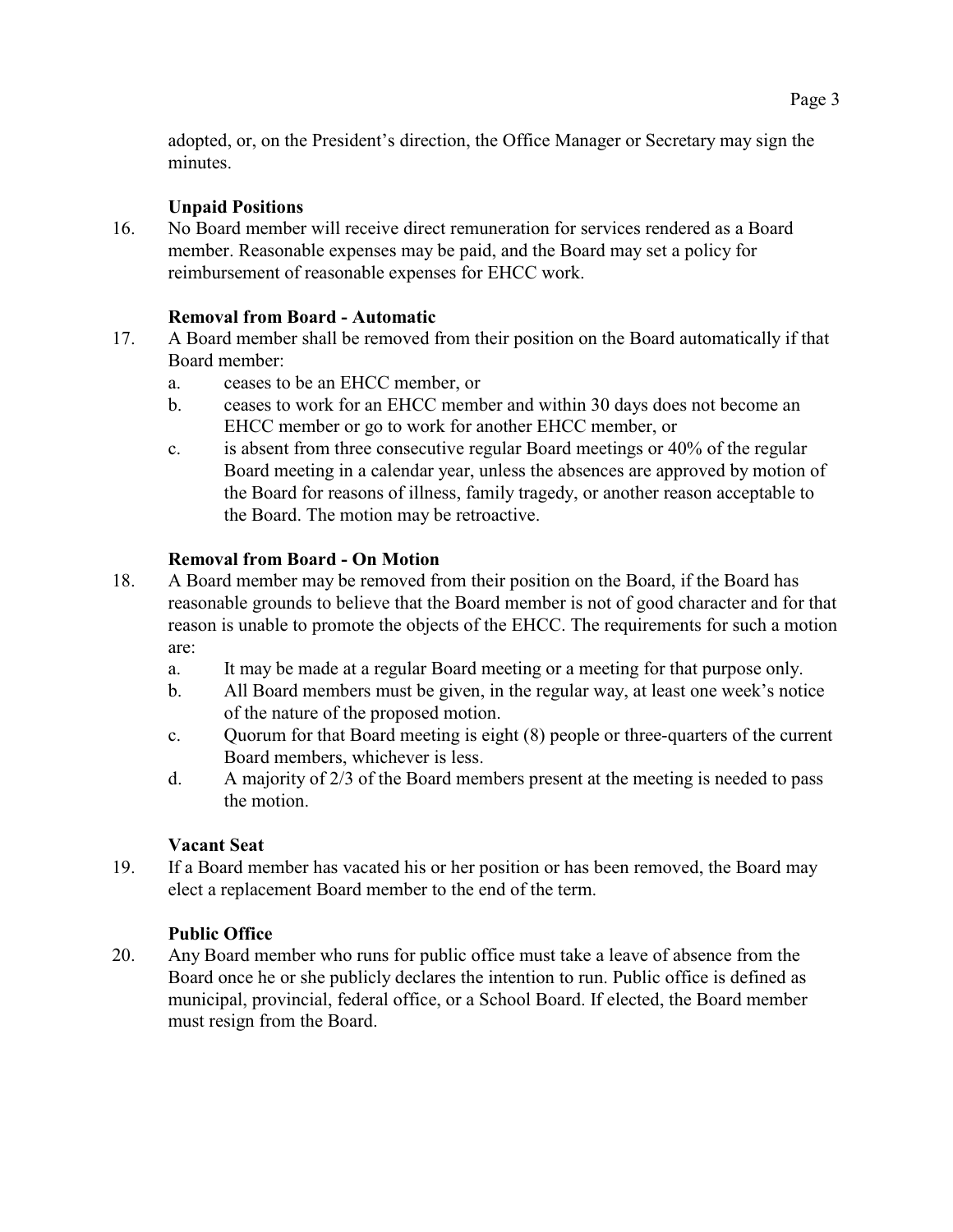#### **EXECUTIVE**

## **Composition**

- 21. The Executive are the:
	- a. President/Director elected by EHCC membership at the AGM
	- b. Vice-President/Director elected by EHCC membership at the AGM
	- c. Second Vice-President/Director elected by EHCC membership at the AGM
	- d. Treasurer/Director elected by EHCC membership at the AGM or if not elected, appointed by the Board at its first meeting after the AGM
	- e. Secretary/Director elected by EHCC membership at the AGM or if not elected, appointed by the Board at its first meeting after the AGM
	- f. Past-President/Director *ex officio* position with a vote on the Board. This position is held by the person who most recently served as president, prior to the current president. If that person is unavailable, the Board may ask the previous past-president to be past-president. Otherwise the past-president position will be vacant.

# **Role of the Executive**

- 22. The Executive has the roles and responsibilities listed below for Directors. In addition, the Executive has the following responsibilities:
	- a. Ensure policy decisions are implemented appropriately by staff, through monitoring and reporting mechanisms.
	- b. Ensure a strategic plan is in place for the EHCC's short-term and long-term objectives.
	- c. Report its actions and decisions back to the Board of Directors at the first Board meeting after that action or decision is taken. The Board may then approve or reverse Committee decisions, unless circumstances make it impossible.

#### **Maximum Term**

23. No person may hold the position of President, Vice-President or Second Vice-President for more than three (3) consecutive years.

#### **President's Role**

- 24. The President's responsibilities:
	- a. Act as the chief spokesperson of the organization. The President may delegate this responsibility to another person.
	- b. Chair Board and Executive meetings, voting only in the case of a tie, and regulate the order of business at those meetings.
	- c. May indicate to the meeting what he/she believes to be concerns of the EHCC
	- d. Call Board and Executive Committee meetings
	- e. Deliver Board of Directors' report to the membership at the annual general meeting.
	- f. Represent the EHCC at those functions that he/she can attend, including meetings recommended by the Board.
	- g. Sign all papers and documents requiring signatures on behalf of the EHCC, unless the President or the Board designates someone else.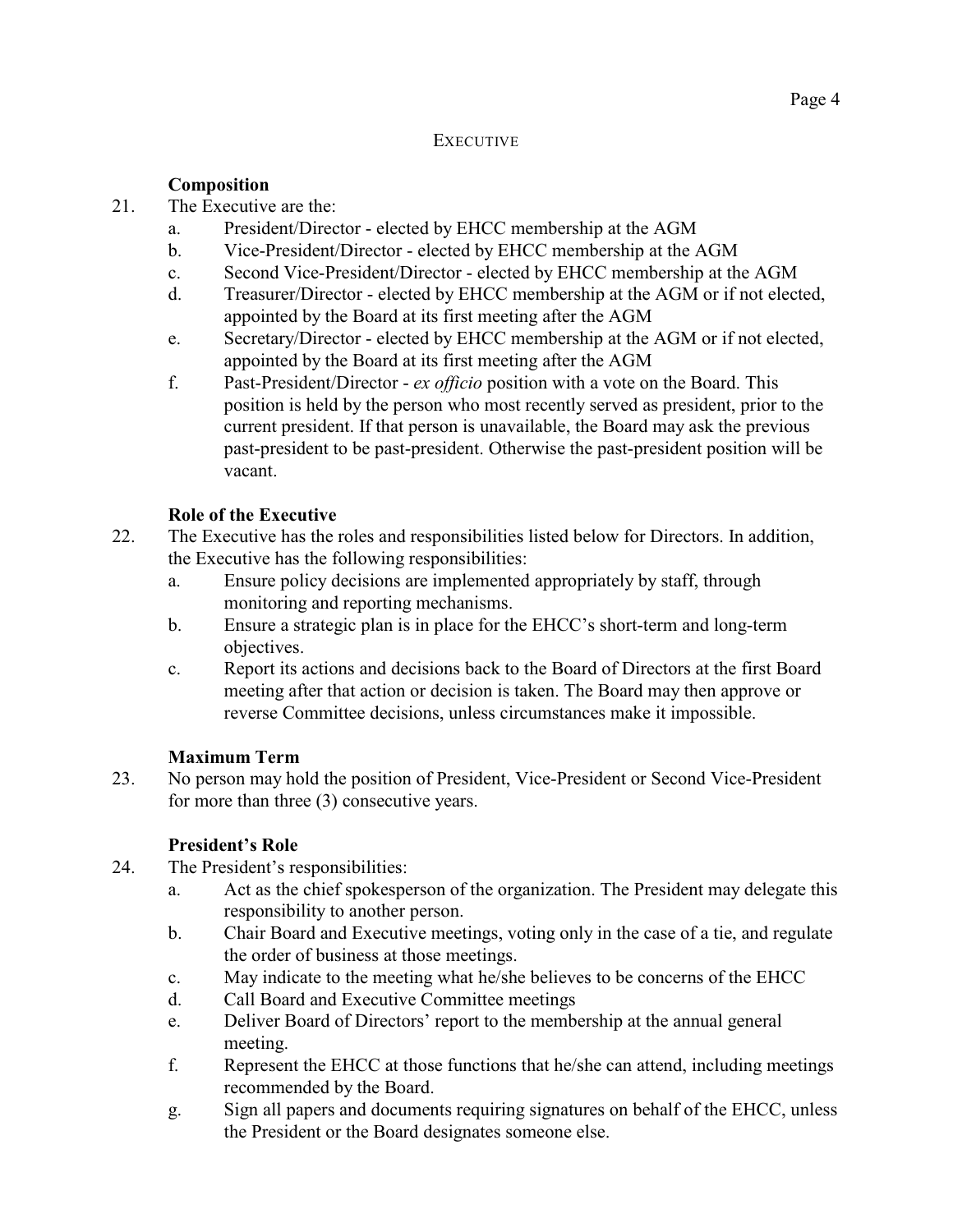h. Any other powers and duties assigned by the Board or reserved for this office under EHCC policies and procedures that are consistent with these bylaws.

# **Vice-President's Role**

- 25. The Vice-President's responsibilities:
	- a. Assume the duties of the President when the President is unable to fulfil them
	- b. Any other powers and duties assigned by the Board or reserved for this office under the EHCC policies and procedures that are consistent with these bylaws.

#### **Second Vice-President's Role**

- 26. The Second Vice-President's responsibilities:
	- a. Assume the duties of the Vice-President when the Vice-President is unable to fulfil them
	- b. Any other powers and duties assigned by the Board or reserved for this office under the EHCC policies and procedures that are consistent with these bylaws.

#### **Treasurer's Role**

- 27. The Treasurer's responsibilities:
	- a. Oversee the financial affairs of the EHCC, and ensure the financial goals and objectives of the Board are implemented by staff
	- b. Provide monthly updates to the Board meetings
	- c. Provide input in the preparation of the annual budget
	- d. Oversee regular verification of the monthly banking statements
	- e. Ensure an independent review of the EHCC's financial affairs is completed annually.
	- f. Present financial statements at the EHCC Annual General Meeting, and any other time required by the Board.
	- g. Oversee the preparation of a financial statement to be filed with the Registrar of Joint Stock Companies (reference s. 19 of the *Societies Act*). The statement must be in the form of a balance sheet showing general particulars of its liabilities and assets and a statement of its income and expenditure in the preceding year. It must be either
		- i. audited and signed by its auditor or,
		- ii. if there is no auditor, by two directors.
	- h. Any other powers and duties assigned by the Board or reserved for this office under the EHCC policies and procedures that are consistent with these bylaws.

#### 28. **Secretary's Role**

The Secretary's responsibilities are to ensure

- a. Proper documentation is filed at the Nova Scotia Registrar of Joint Stock Companies, including.
	- i. the financial statement (provided by the Treasurer) and a list of directors and officers with addresses, occupations and start date, within 14 days of the EHCC Annual General Meeting (reference s. 19 and s. 20 of the *Societies Act*)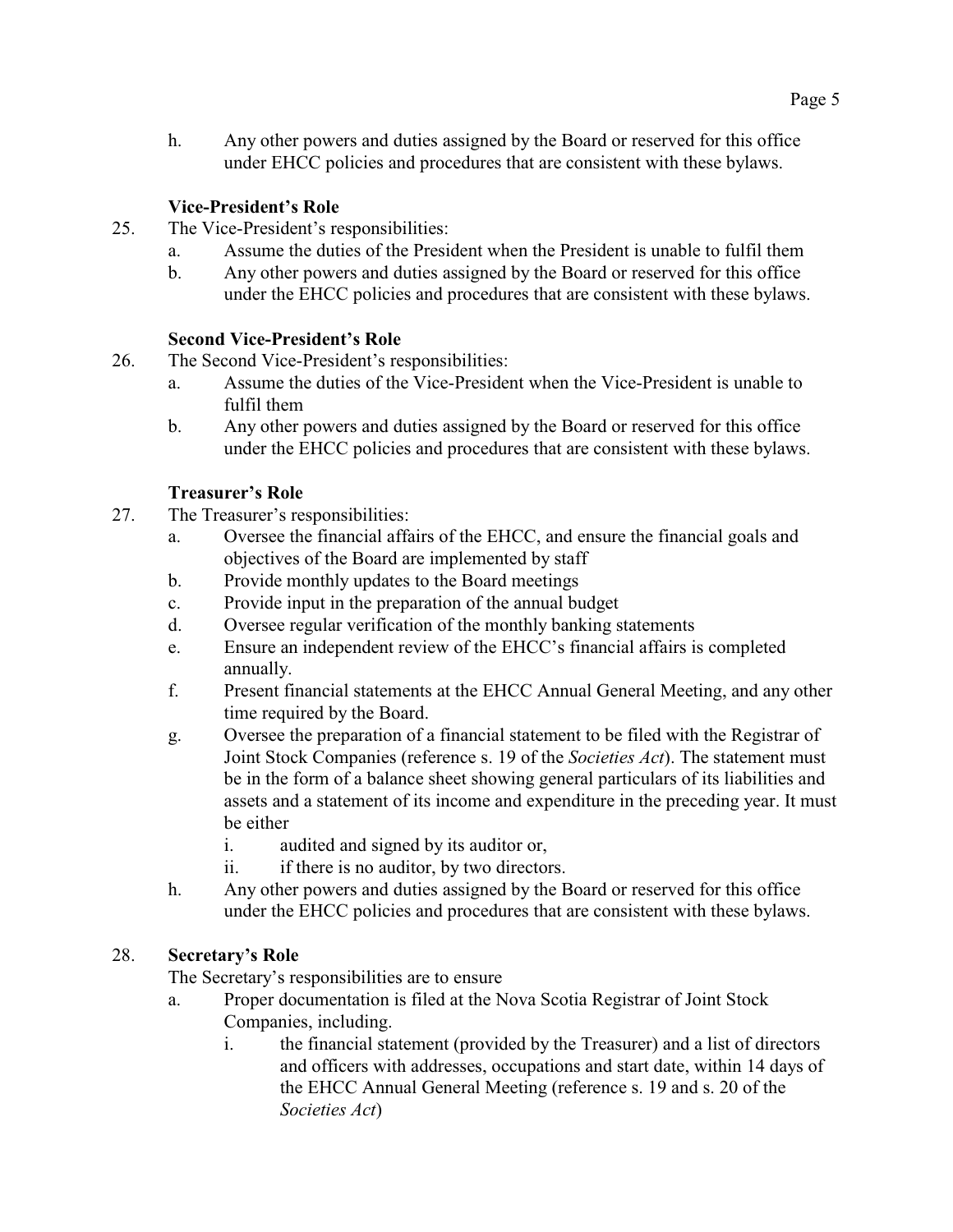- ii. notice of any change in directors, within 14 days of the change (reference s. 20 of the *Societies Act*)
- iii. a copy of any special resolution, within 14 days of the resolution
- iv. notice of any change in Registered Office or Registered Agent, within 14 days of the change (reference s. 17 and s. 7 of the *Societies Act*)
- b. Minutes are taken at each Board meeting and general meeting and kept in an organized manner as a permanent record.
- c. A register of members is kept (reference s. 18 of the *Societies Act*).
- d. Any other powers and duties assigned by the Board or reserved for this office under the EHCC policies and procedures that are consistent with these bylaws.

# 29. **Past –President's Role**

The Past-President's responsibilities:

- a. Provide support and advice to the President and committee chairs, as requested by the Board.
- b. Any other powers and duties assigned by the Board or reserved for this office under the EHCC policies and procedures that are consistent with these bylaws.

#### **Signing Officers**

30. The Officers authorized to sign cheques on behalf of the EHCC shall be any two of the following: President, Vice-President, Second Vice-President, Treasurer and Secretary.

#### **DIRECTORS**

#### **Duties**

- 31. The duties of every Director include
	- a. participate by attending meetings and training sessions, reading information and reports to the Board, asking questions, contributing opinions and voting.
	- b. understand the Board's role and operations
	- c. avoid conflicts of interest and if applicable, disclose any conflict of interest
	- d. review budgets, Treasurer's reports, financial statements and other financial information
	- e. use the principle of fiscal responsibility

#### **Eligibility**

32. Every Director must be an EHCC member or work for an EHCC member.

#### **Term of Director-at-Large**

33. The term for a Director-at-Large shall be two years. Every year, four Directors-at-Large will be elected, or more if necessary.

#### **Four Year Maximum**

34. After having served four years continuously as a Director-at-Large, a person is not eligible to stand for election as a Director-at-Large until one full year has elapsed.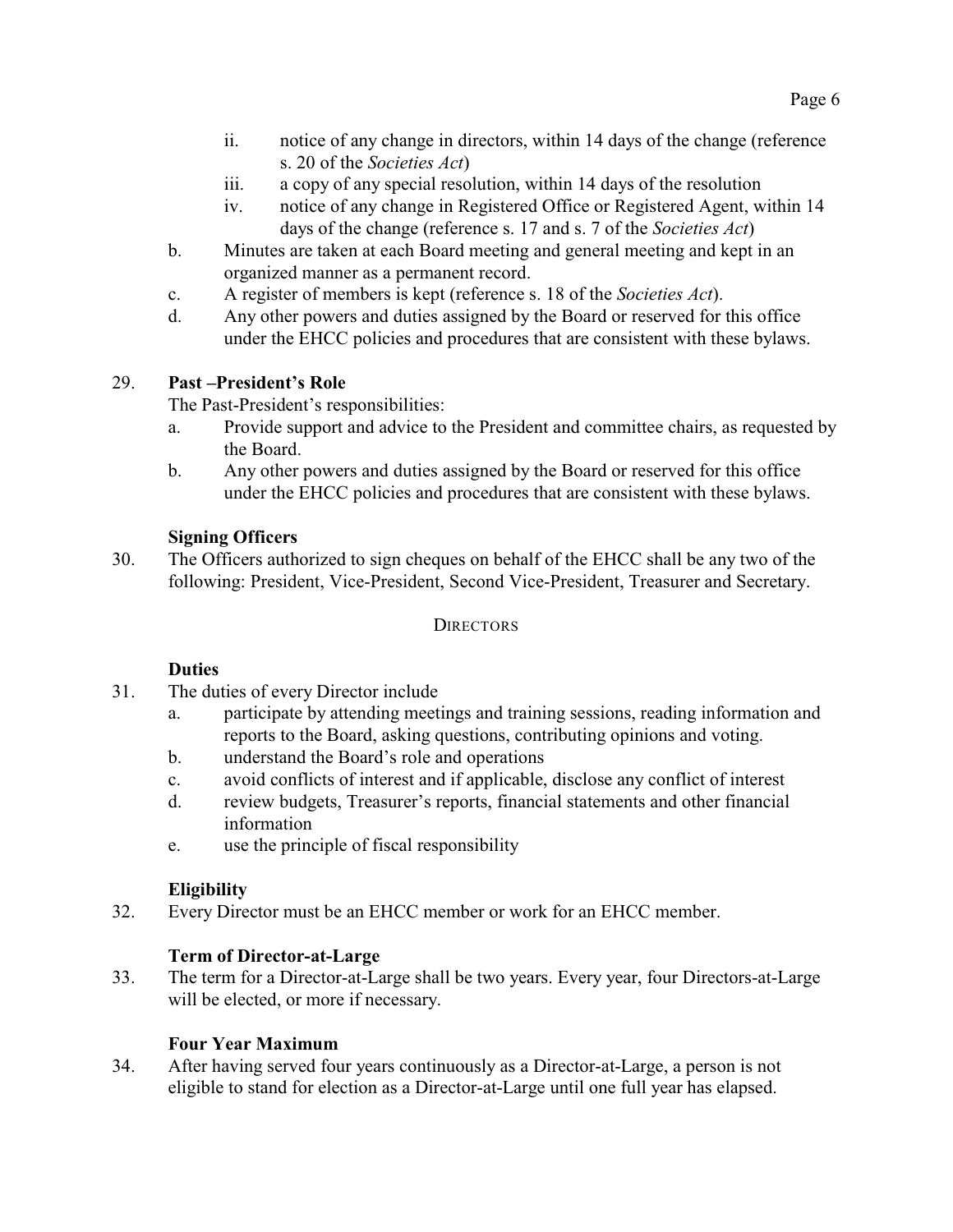# **Re-Election**

35. To be eligible for re-election as a Director, that Director must have attended at least 60% of the regularly scheduled meetings in the previous year, unless otherwise approved by the Board.

# **Committees**

- 36. The Board may appoint committees or designate Board members, EHCC members or others, to examine, consider and report, or take action on any matter.
	- a. Every committee must have a mandate, subject to Board approval.
	- b. Every committee should report regularly to the Board.
	- c. The Board shall appoint a chair for each committee.
	- d. Committees may include non-members of the EHCC, on approval by the Board.

# MEMBERSHIP MEETINGS

# **Meaning of 'General Meeting'**

37. A *general meeting* is a meeting for all members of the EHCC. At least one general meeting must be held every year, called the Annual General Meeting or AGM.

# **Special General Meeting**

38. A *special general meeting* is a general meeting where the membership considers and votes on a special resolution.

#### **Special Resolution**

- 39. A *special resolution* is a resolution of the Chamber membership which requires a majority of at least three-quarters of the members present at a general meeting. (Reference s. 2(e) of the *Societies Act*.) A special resolution is necessary to
	- a. change the EHCC name or alter its objects (s. 10(f) of the *Societies Act*)
	- b. have the EHCC become a member of another society or association with similar objects (s. 10(g) of the *Societies Act*)
	- c. make, repeal or amend EHCC bylaws (s. 13(1) of the *Societies Act*)
	- d. issue debentures or mortgage real property (s. 10(d) of the *Societies Act*)
	- e. surrender the EHCC certificate of incorporation (s. 26 of the *Societies Act*)
	- f. any other matter set out by law, in the bylaws or by the Board if it decides a matter should be put to a special resolution

#### **AGM**

40. The EHCC must hold an Annual General Meeting in the first three (3) months of each fiscal year (reference s. 19 of the *Societies Act*.). The Board will set the time and place of the AGM.

#### **General Meetings other than the AGM**

- 41. In addition to the AGM, a general meeting or special general meeting of the EHCC membership shall be held if
	- a. a majority of Board members request one in writing, or
	- b. at least twenty (20) EHCC members request one in writing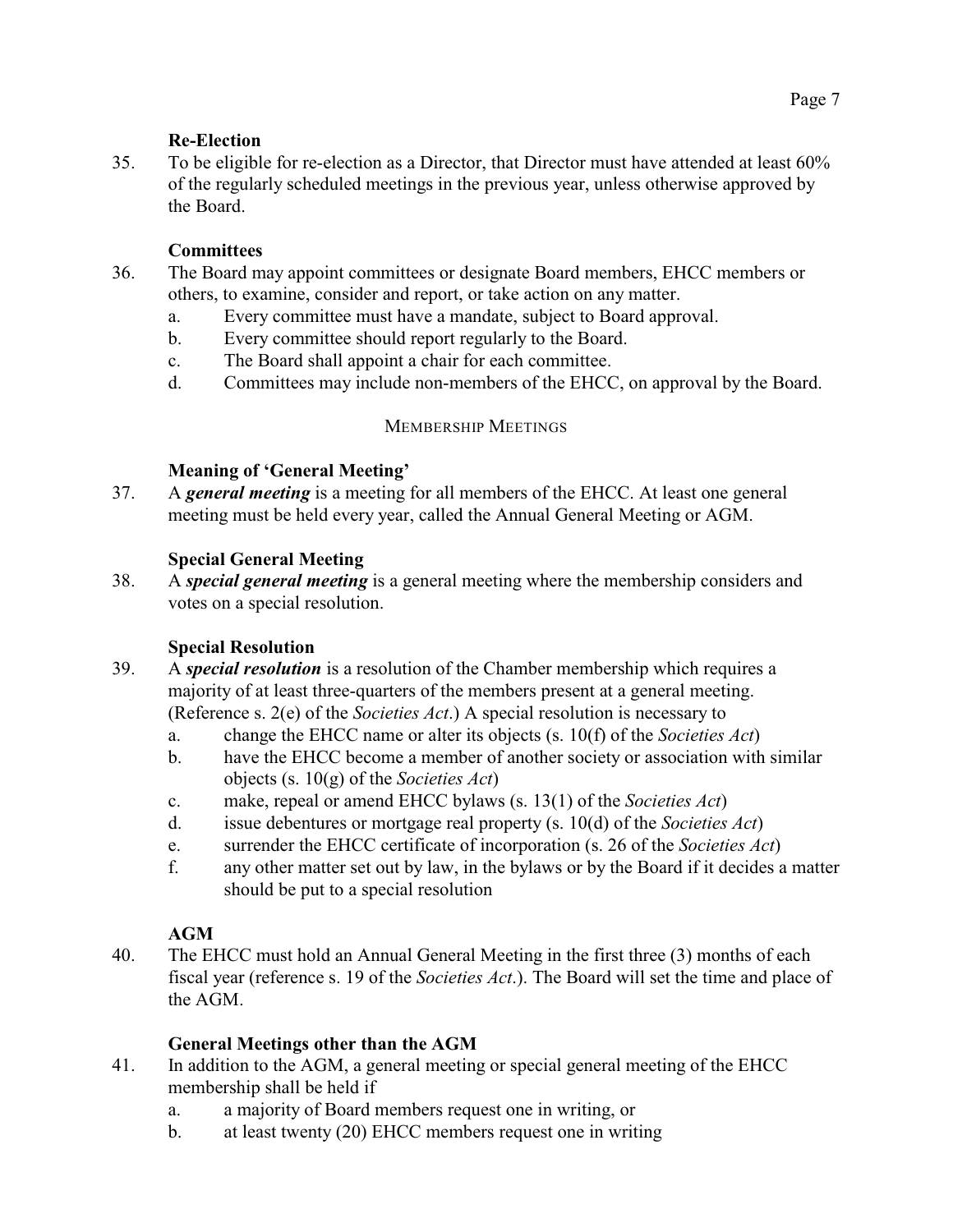# **Notice of a General Meeting**

- 42. Notice of any general meeting, including the AGM and a special general meeting, must be given
	- a. to all EHCC members at least fifteen (15) calendar days before the meeting
	- b. by fax, regular mail or email if the member has given the EHCC an email address, and
	- c. with a statement of the purpose of the meeting. If a Special Resolution will be proposed at the meeting, the draft resolution must be included with the notice.

# **Lack of Notice**

43. Accidental omission to give notice of a general meeting to any member, or the nonreceipt of notice by any member, does not invalidate business done at the meeting.

# **Quorum**

44. Twenty-five (25) members shall be a quorum at a general meeting. Unless otherwise provided, a majority of members present, including by proxy, can do and perform all business at the meeting.

# **Temporary Chair**

45. In the absence of the President, Vice-President and Second Vice-President, the general meeting will elect a Chair to act temporarily.

## **Vote of Member**

46. Every Chamber member in good standing represented at any general meeting has one vote. The vote of a proprietorship, association, corporation, partnership, or society member shall be assigned to an individual, to vote on the member's behalf.

#### **Proxy Votes**

47. A member may vote by proxy at a general meeting, if the proxy is given for no more than one meeting. (Reference s. 15(2)(b) of the *Societies Act*.)

**NOMINATIONS** 

#### **Nominating Committee**

- 48. At least two months before the AGM, the Board shall appoint a Nominating Committee consisting of:
	- a. the Past President, if available.
	- b. the current EHCC President, if that person is not going to run in the election, and
	- c. two or more other EHCC members (or representatives of members)

# **Recommendations**

49. All EHCC members shall be invited to submit suggestions for nominations to the Board. The Nominating Committee may also consider its own suggestions and recruit possible Board members. One month before the Annual General Meeting, the Nominating Committee should submit its recommended slate to the Board.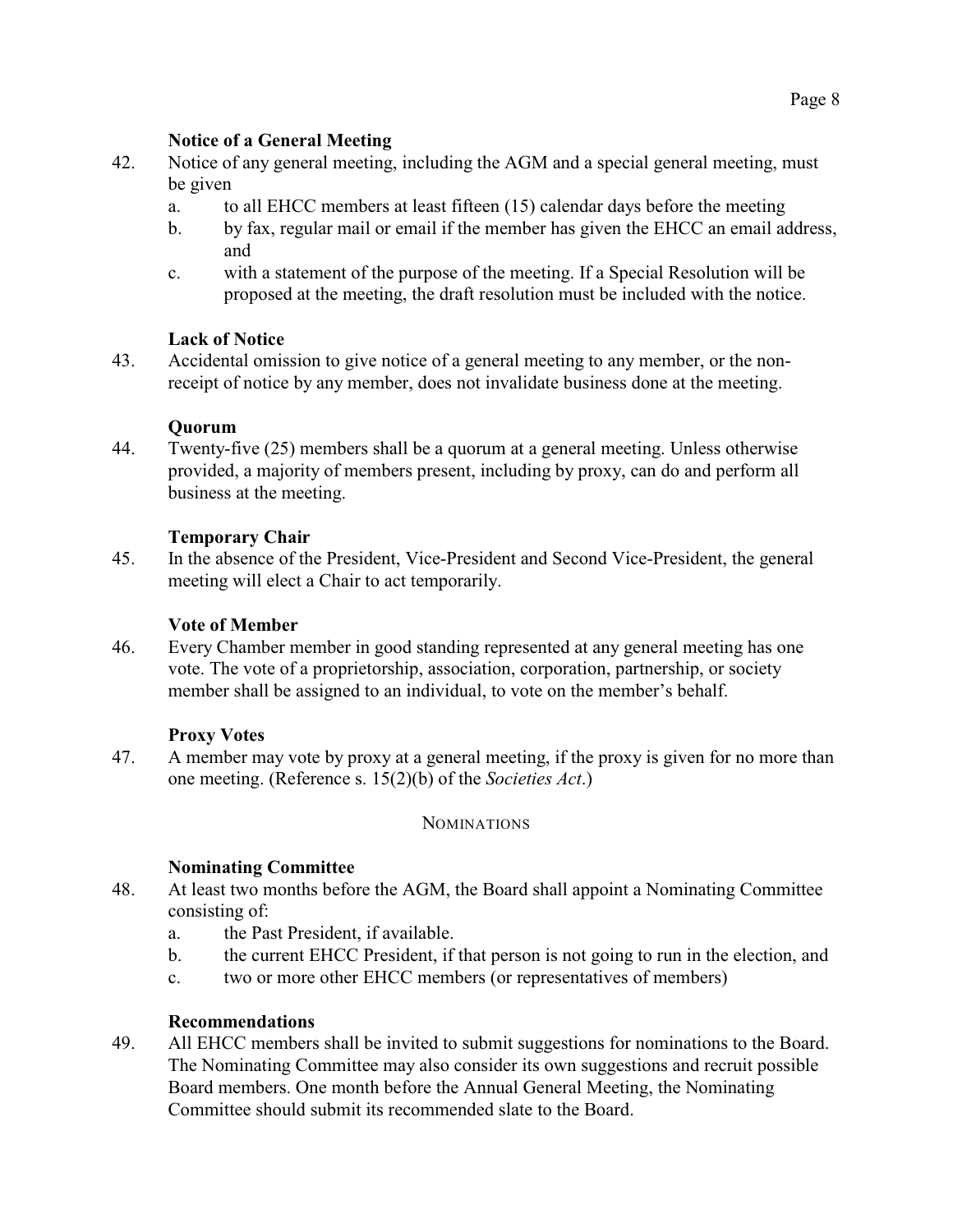#### **Proposal to Members**

50. At least fifteen (15) days before the Annual General Meeting, EHCC members should be notified of the slate proposed by the Nominating Committee. The Board will decide the manner of notification, for example by email or by posting it on the website.

#### **Nominations from General Membership**

51. Once notice of the proposed slate is given to the membership, members have one week or until the AGM (whichever is shorter) to make any further nominations. The EHCC must notify its members of these further nominations (in the same way as in the previous clause). In addition, nominations from the floor will be called for at the AGM.

# **Elections**

52. If there are nominations other than the slate recommended by the Nominating Committee, an election of all proposed incoming candidates shall take place at the Annual General Meeting, by secret ballot. Otherwise, the slate of the Board shall be confirmed at the Annual General Meeting by a show of hands.

# **Rules for Elections**

53. The Board may set out more detailed election rules, including for proxies, in a separate policy. That policy cannot be changed or modified within 60 days before an election.

# **Affirmation**

54. The President, Vice-President, Second Vice-President, Secretary, & Treasurer, and newly elected Directors-at-Large of the Board shall, on assuming office or as soon after that as possible, take an affirmation in the following form:

> "I affirm that I will faithfully and truly perform my duty to the East Hants & Districts Chamber of Commerce. I will, in all matters connected with the discharge of that duty, do all things, and those things only, that I truly and conscientiously believe promote the objects of the Chamber."

> > BYLAWS & PROCEDURES

# **Binding**

55. These bylaws are binding on EHCC members, officers and all persons lawfully under its control.

# **Fiscal Year**

56. The EHCC fiscal year is the calendar year from January 1 to December 31.

# **Financial Reviews and Audits**

57. For the EHCC's financial affairs, an annual review of the EHCC books and accounts must be done at the end of every fiscal year. The financial statements produced from this review must be presented at the Annual General Meeting and any other time the Board requires.